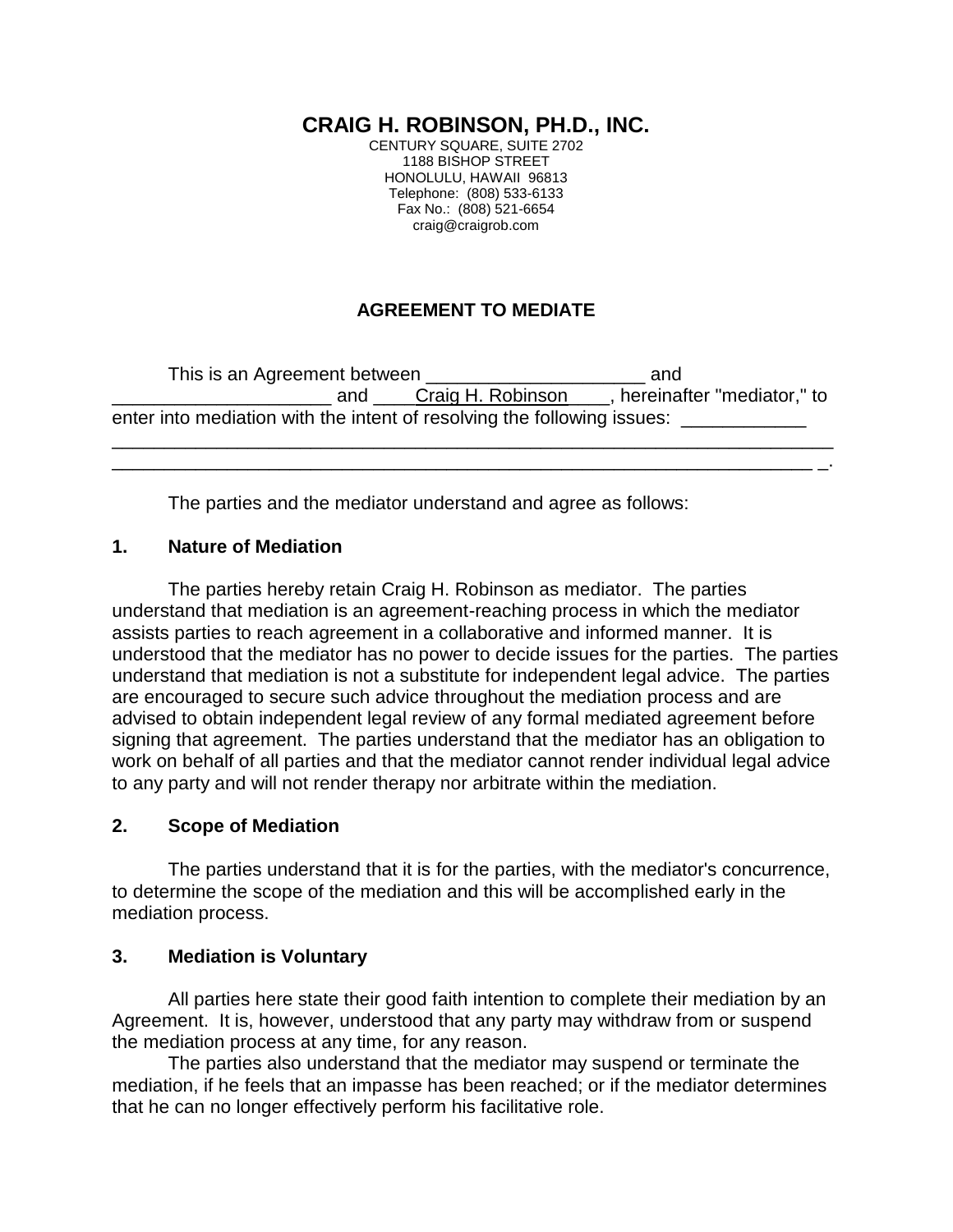### **4. Confidentiality**

It is understood between the parties and the mediator that the mediation will be strictly confidential. Mediation discussions, any draft resolutions and any unsigned mediated agreements shall not be admissible in any court or other contested proceeding. Only a mediated agreement signed by all parties will be so admissible. The only other exceptions to this confidentiality are if all parties waive confidentiality in writing or in an action brought by any party against the mediator. The parties agree to not call the mediator to testify concerning the mediation or to provide any materials from the mediation in any court proceeding between the parties. The mediation is considered by the parties and the mediator as settlement negotiations. All parties also understand and agree that the mediator may have private caucus meetings and discussions with any individual party. Information exchanged in such meetings may be shared with the other party unless it's specifically made confidential between the mediator and the caucusing party.

### **5. Full Disclosure**

Each party agrees to fully and honestly disclose all relevant information and writings as requested by the mediator and all information requested by any other party, if the mediator determines that the disclosure is relevant to the mediation discussions. In family mediation cases, each party agrees to fully and accurately disclose all income, expenses, assets and debts.

# **6. Mediator Impartiality**

The parties understand that the mediator must remain impartial throughout and after the mediation process. Thus, the mediator shall not champion the interests of any party over another in the mediation nor in any court or other proceeding.

# **7. Internet and Email Communication**

The mediator and participants agree that email and other Internet means of communication may be utilized for ongoing mediation communications without limitation and as part of the confidential mediation discussions. This includes attachments, links, faxes, any and all file types and all means of Internet and other electronic communication. Participants will not forward nor otherwise further distribute any Internet or other electronic communication to anyone who is not directly participating in the mediation. These online communications are as confidential as permitted under the law. If desired, participants understand that they may request a more secure user identification and password system be utilized for their mediation Internet communications.